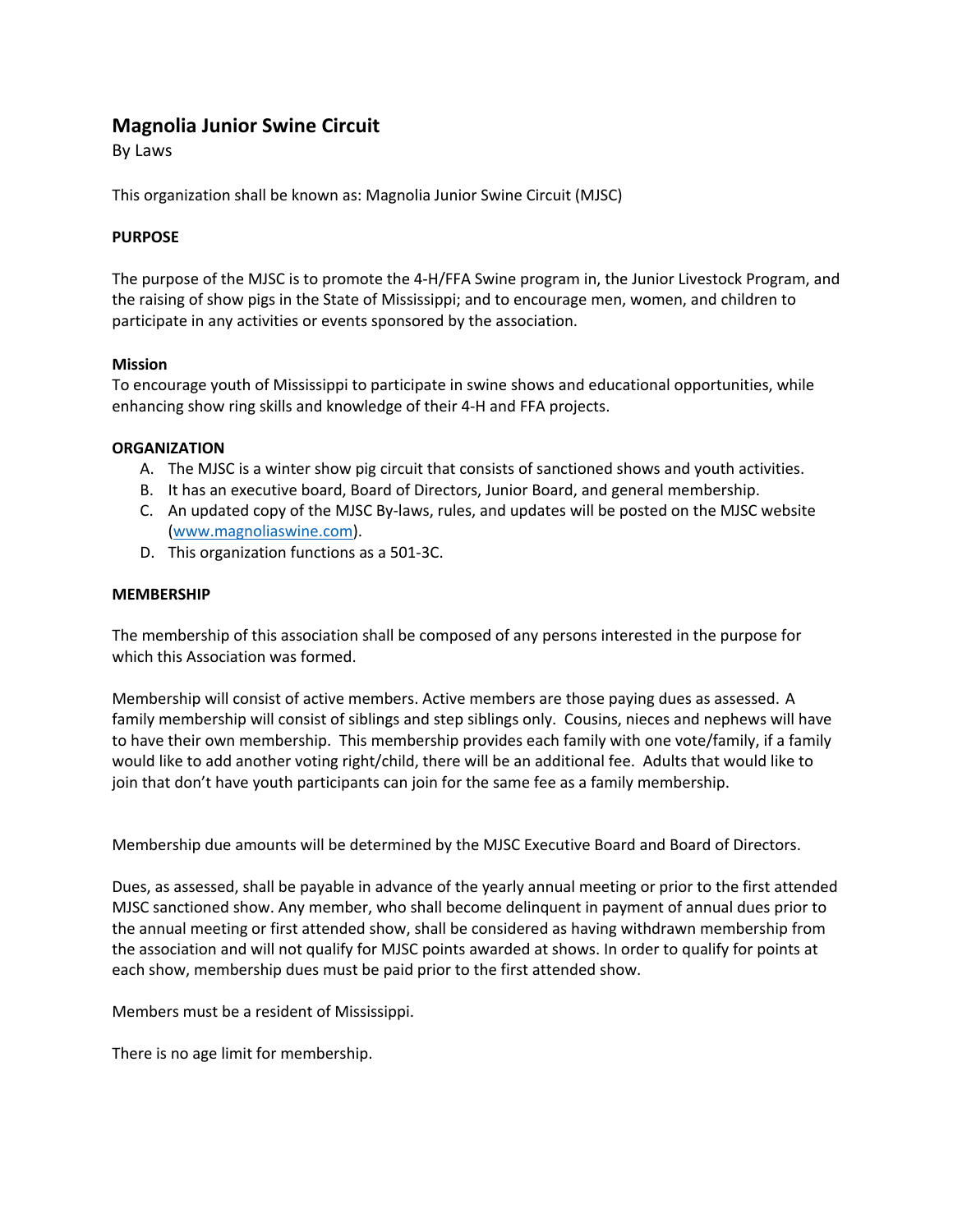# **VOTING RIGHTS**

Voting will be conducted at scheduled meetings consisting of the Executive Board and Board of Directors. Members of the MJSC can present recommendations to be discussed at these board meetings to members of the Executive Board and Board of Directors. Each member of the Board of Directors will have one vote and their individual vote can be made by proxy only by another member of the Board of Directors. The Executive Board members will have 2 votes each.

## **MEETINGS OF EXECUTIVE BOARD AND BOARD OF DIRECTORS.**

Meetings can be called as needed by the President of the Board of Directors or Executive Board and can be done if needed by conference call. Notification of board meetings called by President of Board of Directors or Executive Board must be done within 7 calendar days of called meeting.

## **QUORUM**

A quorum constitutes a minimum of 50% of the total collective members of both the Executive Board and Board of Directors. Voting by proxy counts as present membership at board meetings.

#### **BOARD OF DIRECTORS**

# **EXECUTIVE BOARD**

Leanne McGee Jeremy Maness Past President of the Board of Directors

The Executive Board will elect from within an individual to serve as Chairman of the Executive Board. This person will serve as a member of each committee, with the exception of the MJSC Junior Board.

# **BOARD OF DIRECTORS**

2 from south district (south of Interstate 20) 2 from north district (north of Interstate 20) 1 At-large (resident of Mississippi)

#### **TERM LIMITS OF BOARD MEMBERS**

No term limit is in place for the positions held by Leanne McGee and Jeremy Maness. The role held by the past-president on the Executive Board and each member of the Board of Directors will be held for a 2 year period of time. Members rolling off due to expiration of their term limit can be re-nominated for another term on the board, with no limit on number of terms served.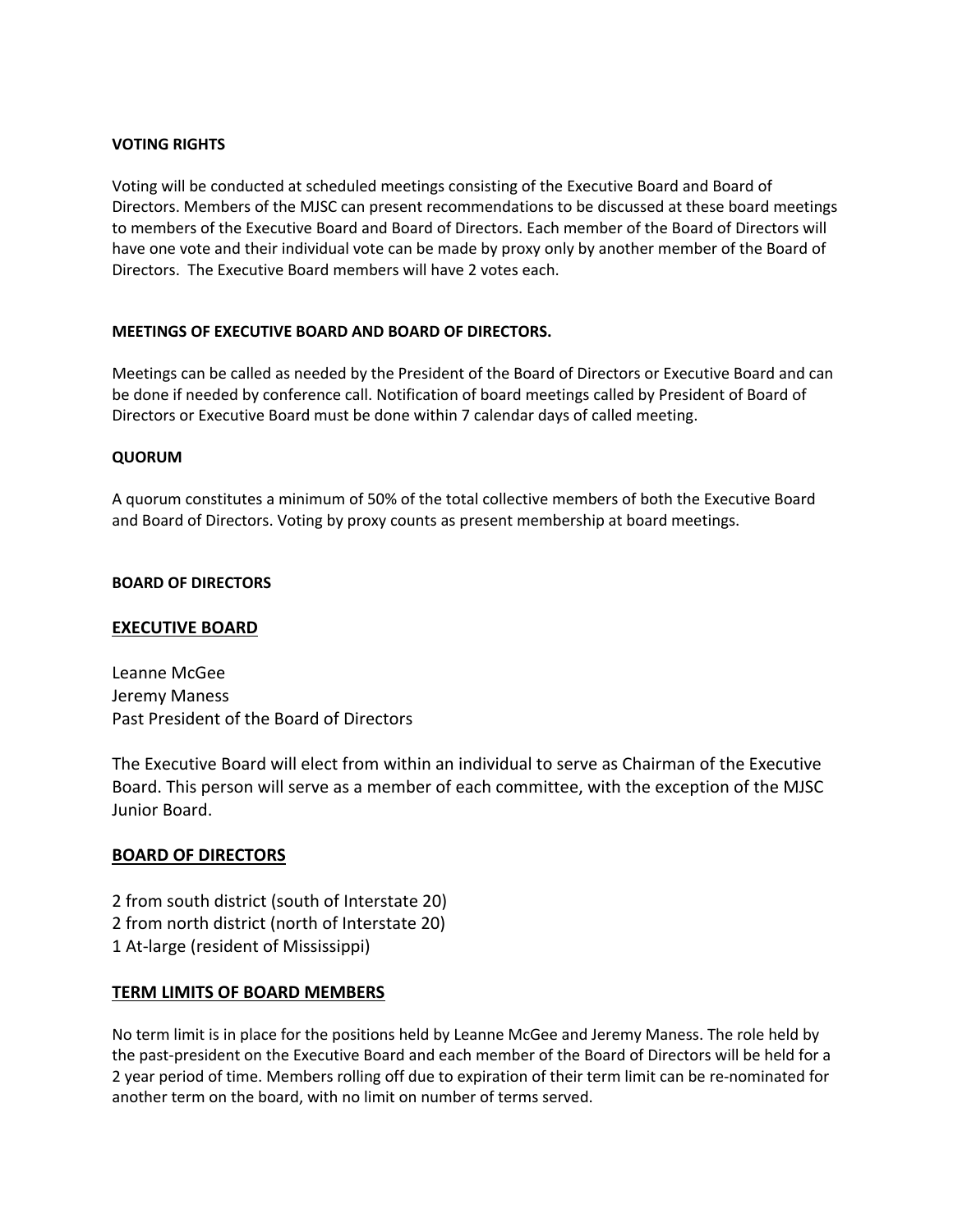## **REPLACING BOARD MEMBERS**

If a member of either board (Executive and Board of Directors) relinquishes their membership on either board prior to the expiration of their term limit, a replacement to serve out the remainder of their term will be voted upon by both the Executive Board and Board of Directors.

## **OFFICERS**

The officers of the association shall be the President, Vice-President, and the Secretary Treasurer. The Board of Directors will elect these positions as deemed necessary. Each of these positions will be elected by the members of the Board of Directors. If by chance there is a voting tie for any of these positions, the chairman of the Executive Board will serve as the tie-breaking vote.

## **PRESIDENT**

The President shall be the principal executive officer of the association and shall in general, supervise and control all of the business affairs of the association. The President shall preside at all meetings of the Executive Board and Board of Directors. In general, the President shall perform all duties incident to the office of President, and other such duties as may be prescribed by the Board of Directors from time to time.

## **VICE-PRESIDENT**

In the absence of the President or in the event of the President's inability or refusal to act, the Vice-President shall perform the duties of the President, and when so acting shall have all the powers of and be subject to all the restrictions upon the President. The vice-President shall perform other duties as from time to time may be assigned to the Vice-President by the President or Board of Directors.

#### **SECRETARY-TREASURER**

The Secretary-Treasurer can be served by 2 individuals if necessary and will be elected by the Executive Board and Board of Directors. The Secretary and/or Treasurer shall keep the minutes of the meetings conducted by the Executive Board and Board of Directors, give all notices in accordance with the By-Laws or as required by law; be custodian of the records; keep a register of the post offices and addresses of each member; and in general, perform all duties incident to the office of Secretary. He or she shall have charge and custody of and be responsible for all fund and securities of the association, and in general perform all the duties incident of the office of Treasurer and such other duties as may be assigned by the President from time to time. An annual audit will be performed by a three member committee appointed by the President, whose duty it shall be to audit the Treasurer's accounts at the close of the fiscal year and to report at the annual meeting.

#### **COMMITTEES**

The Executive Board Chairman may appoint committees as deemed necessary. Chairpersons of committees do not have to be a member of the either Board and must present reports for their